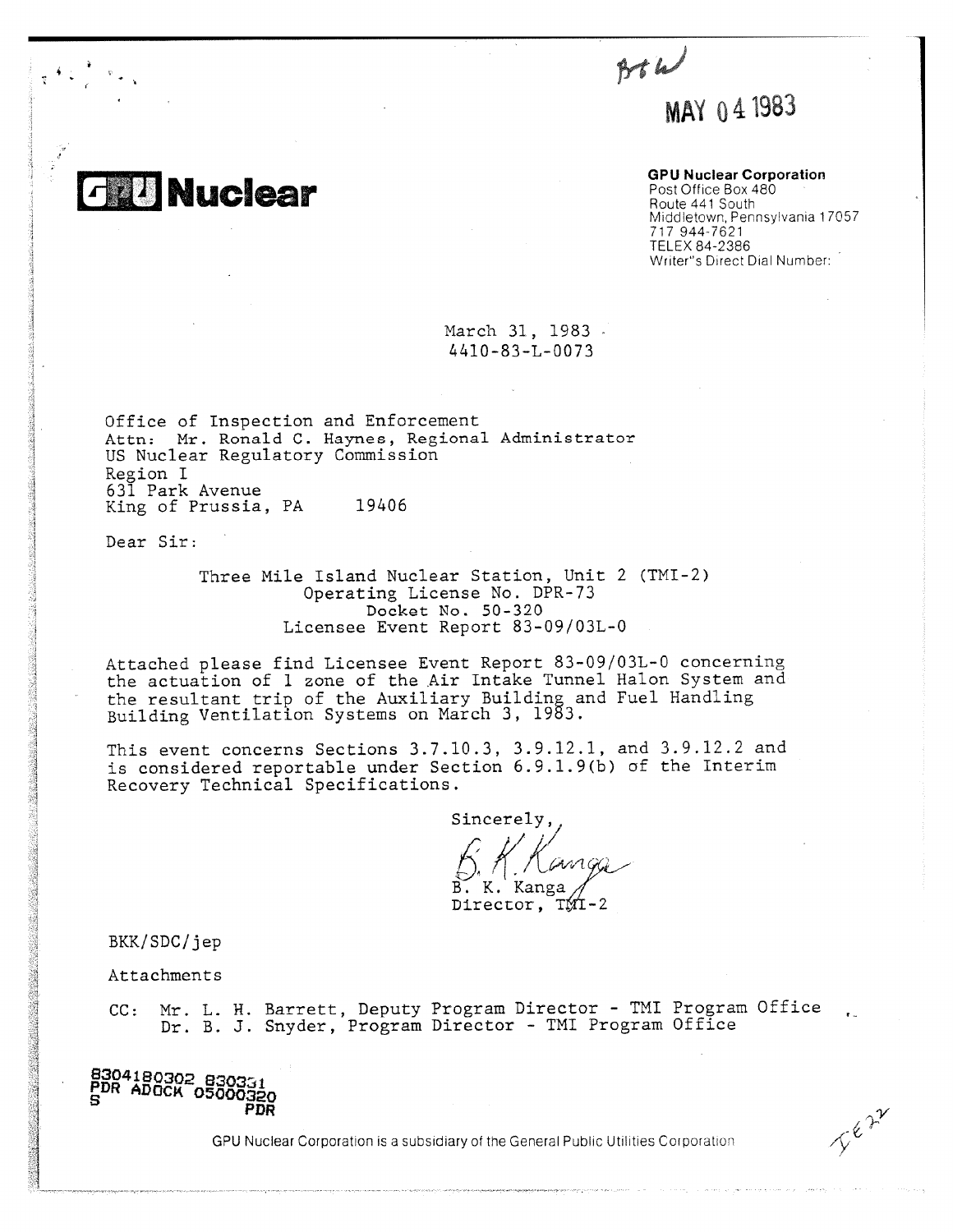| NRC FORM 366<br>$(7-77)$       | Halon system actuates spuriously<br>at three Mile IsLand 2.                                                                                                                                                                | <b>U.S. NUCLEAR REGULATORY COMMISSION</b><br>Attachment 1<br>$4410 - 83 - L - 0073$ |
|--------------------------------|----------------------------------------------------------------------------------------------------------------------------------------------------------------------------------------------------------------------------|-------------------------------------------------------------------------------------|
|                                | CONTROL BLOCK:  <br>(PLEASE PRINT OR TYPE ALL REQUIRED INFORMATION)                                                                                                                                                        |                                                                                     |
|                                | $-1000000-1$<br><u>_d_o]</u> O <u>l4</u><br>(2)                                                                                                                                                                            | $\frac{1}{\text{CAT } 58}$ (5)                                                      |
| CON'T<br>$0$ $1$               | EVENT DESCRIPTION AND PROBABLE CONSEQUENCES (10)                                                                                                                                                                           |                                                                                     |
| -2<br>$\circ$                  | At 2050 hours on March 3, 1983, the Air Intake Tunnel (AIT) Halon System actuated                                                                                                                                          |                                                                                     |
| 3<br>$\mathbf 0$               | inadvertently (1 zone of 4). System interlocks activated the AIT Deluge System and                                                                                                                                         |                                                                                     |
| $\overline{\mathbf{4}}$<br>0   | tripped the Auxiliary Building and Fuel Handling Building ventilation systems.                                                                                                                                             | The                                                                                 |
| 5<br>$\circ$                   | ventilation systems were restored at 2215 hours on the same date and the AIT Halon                                                                                                                                         |                                                                                     |
| 6<br>$\Omega$                  | System restored at 2020 hours on March 11, 1983. This event is reportable pursuant to                                                                                                                                      |                                                                                     |
| $\overline{7}$<br>$\mathbf{o}$ | Section 6.9.1.9(b) due to entry into the Action Statements of Tech Spec 3.7.10.3 and                                                                                                                                       |                                                                                     |
|                                | 3.9.12. This event had no effect on the health and safety of the public.                                                                                                                                                   |                                                                                     |
|                                | CAUSE<br>COMP.<br><b>SYSTEM</b><br>CAUSE<br><b>COMPONENT CODE</b><br><b>SUBCODE</b><br>CODE<br><b>SUBCODE</b><br>CODE<br>$X$ $X$ $X$ $X$<br>(13)<br>[14]<br> B <br>(11)<br>X(12)<br><b>OCCURRENCE</b><br><b>SEQUENTIAL</b> | <b>VALVE</b><br>SUBCODE<br>(16)<br>(15<br><b>REVISION</b><br><b>REPORT</b>          |
|                                | <b>REPORT NO:</b><br>CODE<br>LER/RO EVENT YEAR<br>(17)<br>REPORT<br>NUMBER<br>NPRD-4<br>SHUTDOWN<br>HOURS (22) ATTACHMENT<br>ACTION FUTURE<br>TAKEN ACTION<br><b>EFFECT</b><br>ON PLANT<br>FORM SUB.<br><b>METHOD</b>      | TYPE<br>NO.<br>PRIME COMP.<br>COMPONENT<br><b>SUPPLIER</b><br><b>MANUFACTURER</b>   |
|                                | 2(2)<br>$Z(\text{20})$<br>Y<br>(23)<br>(24)<br>X(18)X(19)<br>CAUSE DESCRIPTION AND CORRECTIVE ACTIONS (27)                                                                                                                 | (25)<br>(26)                                                                        |
| $\circ$                        | Examination of the AIT Halon System could determine no cause for the detector trip                                                                                                                                         |                                                                                     |
|                                | $\Box$ No additional testing is planned.                                                                                                                                                                                   |                                                                                     |
| $\overline{2}$                 |                                                                                                                                                                                                                            |                                                                                     |
| 3                              |                                                                                                                                                                                                                            |                                                                                     |
| 4                              | 89<br>METHOD OF<br><b>FACILITY</b>                                                                                                                                                                                         | 80                                                                                  |
| 5<br>8                         | (30)<br>OTHER STATUS<br>% POWER<br><b>DISCOVERY</b><br><b>STATUS</b><br>Recovery Mode<br>Operator observation<br>0<br>31<br>10<br>12<br>44<br>э<br>13<br>46<br><b>CONTENT</b><br><b>ACTIVITY</b>                           | (32)<br>DISCOVERY DESCRIPTION<br>80                                                 |
| 6<br>8                         | AMOUNT OF ACTIVITY (35)<br>RELEASED OF RELEASE<br>N/A<br>N/A<br>33<br>34<br>10<br>45<br>э<br>11                                                                                                                            | (36)<br><b>LOCATION OF RELEASE</b><br>80                                            |
| 8                              | PERSONNEL EXPOSURES<br>DESCRIPTION (39)<br>NUMBER.<br>TYPE<br>N/A<br>37<br>0<br>[38]<br>0<br>13<br>9<br>11                                                                                                                 | 80                                                                                  |
| 8<br>8                         | PERSONNEL INJURIES<br>DESCRIPTION <sup>(41)</sup><br><b>NUMBER</b><br>N/A<br>010<br>40<br>9<br>12<br>11                                                                                                                    | 80                                                                                  |
| 9                              | LOSS OF OR DAMAGE TO FACILITY<br>(43)<br><b>DESCRIPTION</b><br>TYPE<br>N/A<br>Z(42)                                                                                                                                        |                                                                                     |
| 0                              | 8304180306 830331<br>10<br>9<br><b>PUBLICITY</b><br><b>PDR ADOCK 05000320</b><br>DESCRIPTION <sup>(45)</sup><br><b>133UED</b><br>S<br>PDR<br>N(44)<br>N/L                                                                  | 80<br>NRC USE ONLY<br>۰<br>$7 - 92$                                                 |
| 8                              | 9<br>10<br>Steven D. Chaplin<br><b>NAME OF PREPARER</b><br>PHONE:                                                                                                                                                          | $80 - 5$<br>68<br>69<br>o<br>L<br>(717) 948-8461<br>$\mathbf{r}$                    |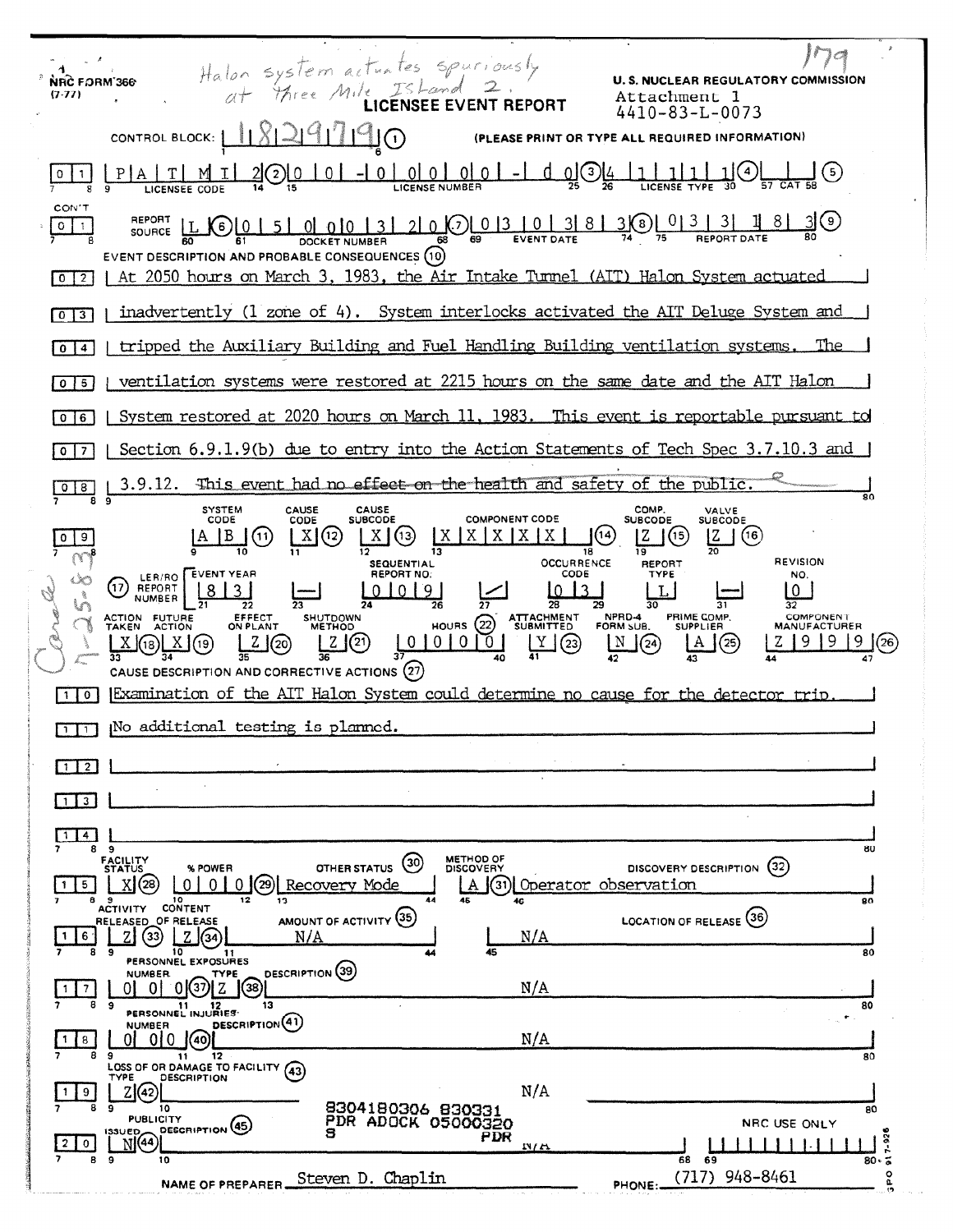Attachment 2 4410-83-L-0073

# $\cdot$  LER 83-09/03L-0 EVENT DATE - March 3, 1983

# I. EXPLANATION OF OCCURRENCE

 $\frac{1}{\sqrt{2}}\sum_{i=1}^{N} \frac{K_{i}^{2}}{2} \frac{K_{i}^{2}}{2}$ 

At 2050 hours on March 3, 1983, the Air Intake Tunnel (AIT) Halon System actuated inadvertently. This triggered the actuation of the AIT Deluge System and the tripping of the ventilation supply and exhaust fans for the Auxiliary and Fuel Handling Building. The ventilation fan tripping in both buildings resulted in below Technical Specification minimum allowable exhaust flowrates in both buildings. This placed the unit in the Action Statements of Tech Spec Limiting Conditions for Operation 3.9.12.1 and 3.9.12.2. The ventilation in both the Auxiliary Building and Fuel Handling Building was restored at 2215 hours on March 3, 1983. The AIT Halon System actuation rendered one of the four halon zones cut-of-service and thus resulted in placing the unit in the Action Statement of Tech Spec Limiting Conditions for Operation 3.7.10.3.1.

This event is considered reportable under Tech Spec  $6.9.1.9(b)$  due to inadvertent entry into and compliance with the requirements of the above referenced Tech Spec Action Statements.

This LER is similar in many aspects to LER's 82-18 and 82-23.

# II. CAUSE OF THE OCCURRENCE

The actuation of one of the four zones of the Air Intake Tunnel Halon System was suspected to have been caused by the "burnout" of a 200 watt incandescent ceiling light located 10 feet directly in front of the pair of ultraviolet detectors for this zone. It was suspected this resulted in ultraviolet detectors (FS-OS-6050-3/4) "tripping" panel 726 and actuation of this halon zone. The ALT Deluge System actuation and the tripping of the ventilation fans all resulted from the design functioning of system interlocks. However, the incandescent bulb "burnout" mechanism could not be verified. Additional investigation could not identify another cause.

# III. CIRCUMSTANCES SURROUNDING THE OCCURRENCE

At the time of the occurrence, the Unit 2 facility was in a long-term cold shutdown state. The reactor decay heat was being removed via loss to ambient. Throughout the event there was no effect on the Reactor Coolant System or the core.

### IV. CORRECTIVE ACTIONS TAKEN OR TO BE TAKEN

### Immediate

The Auxiliary end Fuel Handling Building ventilation fans were restarted and – flowrates returned to Technical Specification Limits at 2215 hours on March 3, 1983.

The AIT System was examined by performing functional tests of the detectors, the alarm circuits, and the activation circuits. This was accomplished by the performance of Surveillance Procedures 4331-R4 "Air Intake Tunnel Halon System Functional Test" and 4331-SA1 "Air Intake Tunnel Halon System Inspection". No electrical discrepancies were identified which would explain the trip. In addition to the system checks, a test was performed to determine